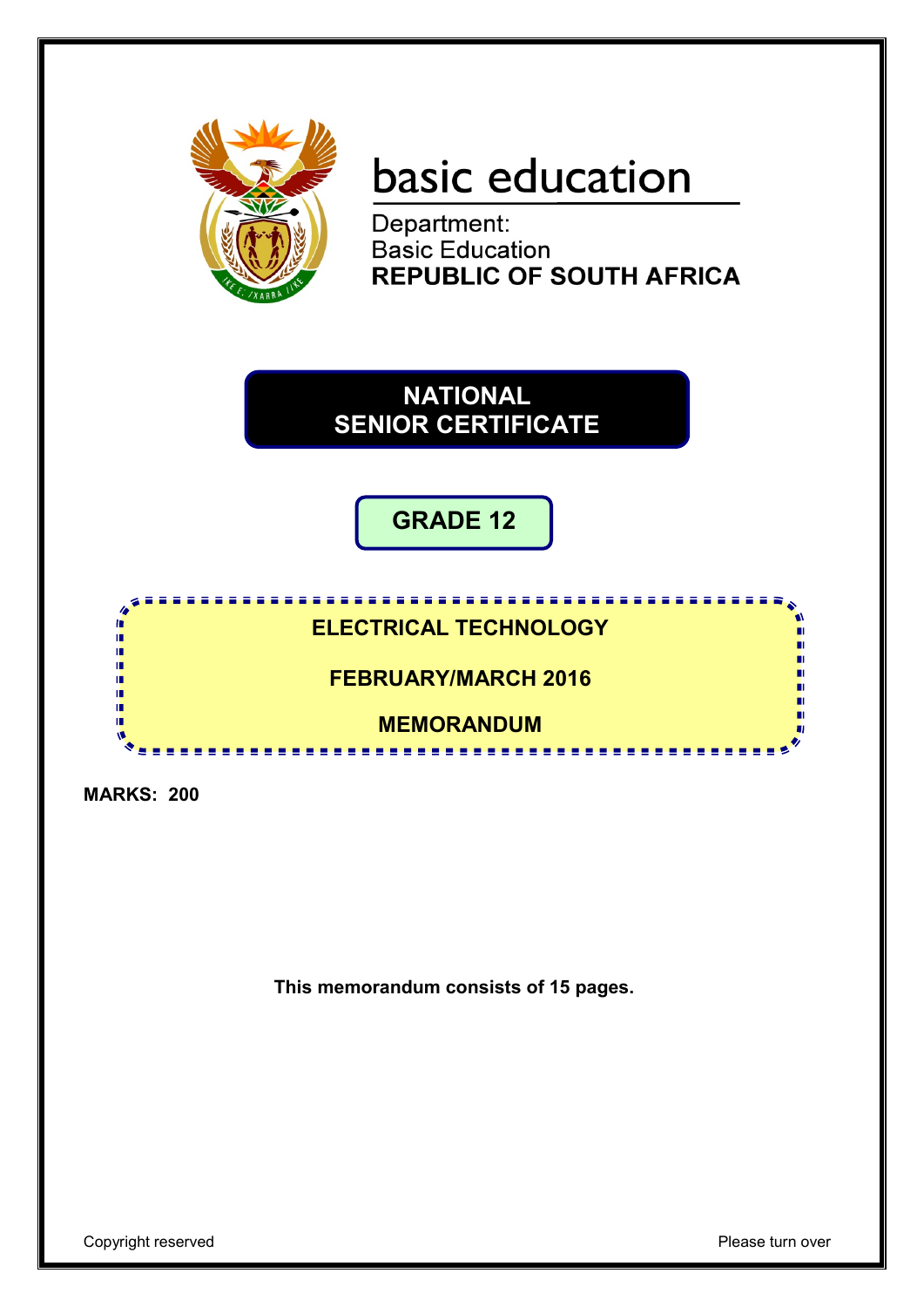#### **INSTRUCTIONS TO THE MARKERS**

- 1. All questions with multiple answers imply that any relevant, acceptable answer should be considered.
- 2. Calculations:
	- 2.1 All calculations must show the formulae.
	- 2.2 Substitution of values must be done correctly.
	- 2.3 All answers MUST contain the correct unit to be considered.
	- 2.4 Alternative methods must be considered, provided that the correct answer is obtained.
	- 2.5 Where an incorrect answer could be carried over to the next step, the first answer will be deemed incorrect. However, should the incorrect answer be carried over correctly, the marker has to recalculate the values, using the incorrect answer from the first calculation. If correctly used, the candidate should receive the full marks for subsequent calculations.
- 3. This memorandum is only a guide with model answers. Alternative interpretations must be considered and marked on merit. However, this principle should be applied consistently throughout the marking session at ALL marking centres.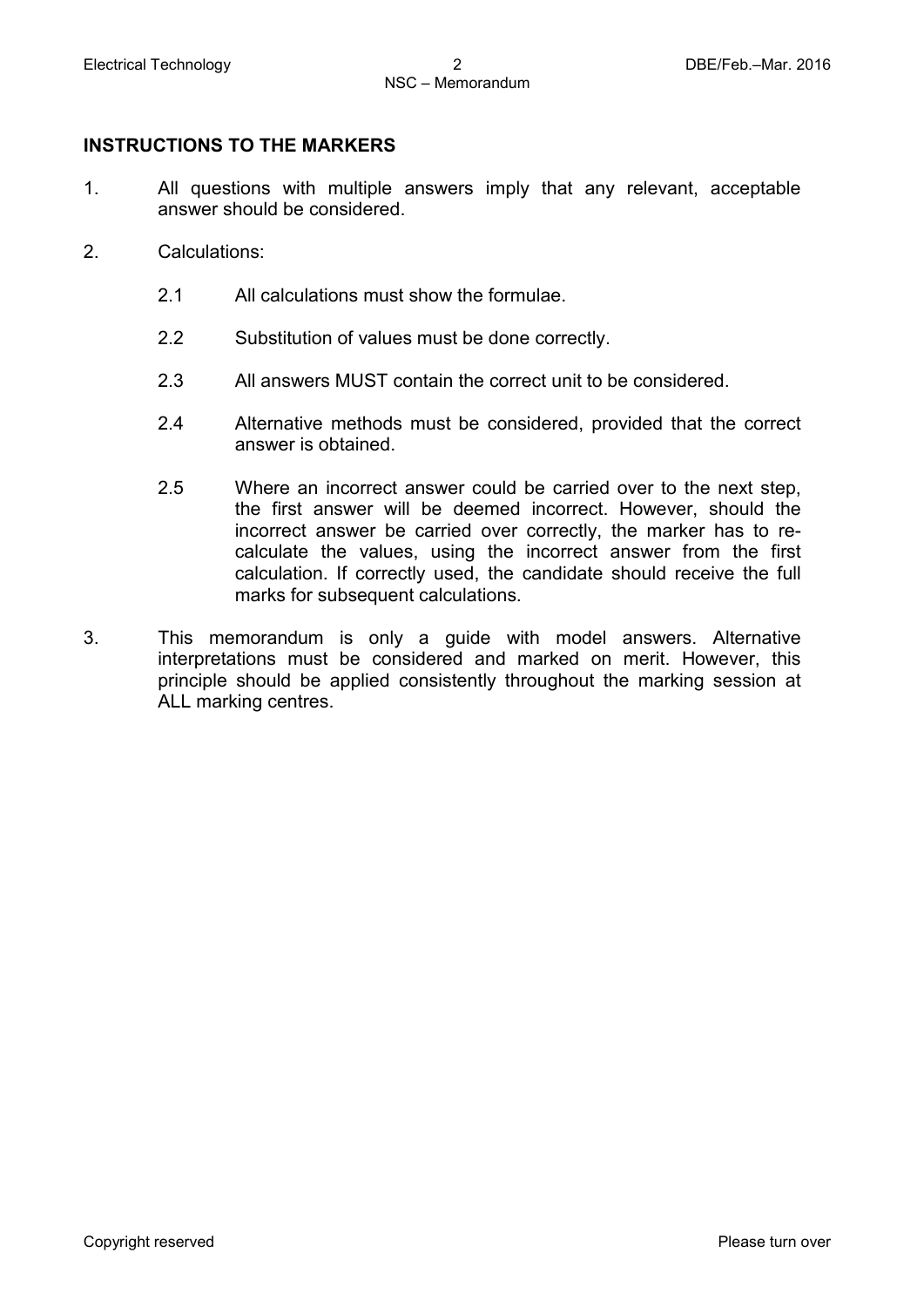#### **QUESTION 1: OCCUPATIONAL HEALTH AND SAFETY**

- 1.1 Unsafe conditions include:
	- Inadequate guards around machinery.  $\checkmark$
	- − No eye protection goggles in the workshop and around the bench grinder.
	- − Loose and dangerous components on moving machinery. (1)
- 1.2 An unsafe action is an action performed by a person/worker  $\checkmark$  that could cause:
	- − Injury to him/herself or his/her colleagues
	- Cause damage to tools and equipment
	- Render a workplace unsafe
	- Lead to loss of income to the employer (2) (2)
- 1.3 Protocol to follow when discovering a person experiencing electrical shock is:
	- Do not touch the victim with bare hands until the supply is turned off.  $\checkmark$
	- Switch off the supply.  $\checkmark$
	- Call a teacher or medical person for help.  $\checkmark$
	- If the electricity cannot be switched off and the victim is still in contact with it push the wire away with an insulated object.  $\checkmark$  (4)
- 1.4 Productivity is an important work ethic to assist the growth of South Africa's economy due to the following reasons:
	- − Safe working procedures are more productive as less time is lost due to injuries and downtime related to accidents.  $\checkmark$
	- − Efficient working methods lead to less use of raw materials, thus increasing profits.  $\checkmark$
	- Good ergonomics lead to cleaner and safer work environments and promotes worker satisfaction and morale.  $\checkmark$
	- Workers with a high morale and a good safety record tend to follow instructions more precisely and enact safe working procedures.
	- Effective monitoring and reporting systems lead to better quality assurance of products, thus placing a better product in the market within a shorter time frame, thus promoting productivity. (3)

#### **QUESTION 2: THREE-PHASE AC GENERATION**

- 2.1 A Kilo-watt hour meter <del>✓</del> (1)
- 2.2 Two advantages of three-phase systems over single-phase systems are:
	- $3\phi$  can be operated in star or delta.  $\checkmark$
	- Three-phase systems can supply both three-phase and single-phase installations of power✓
	- In generators and motors, for the same size frames, three-phase machines delivers more power than single-phase machines (2)

**[10]**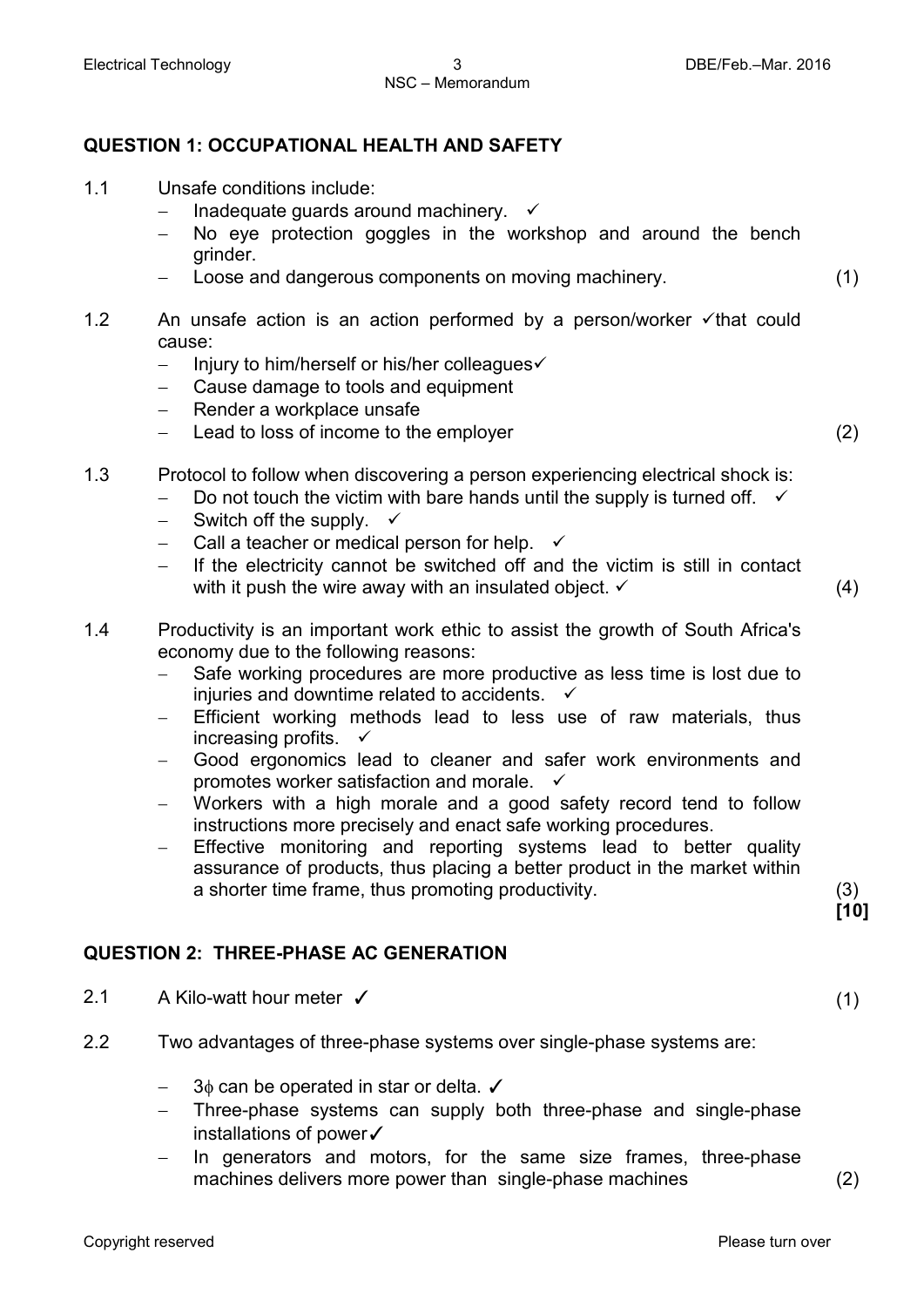



#### **Note to markers:**

No additional marks are awarded for the manipulation of the formulae. Manipulation is shown to illustrate how the formula was derived.

$$
2.4 \qquad 2.4.1
$$

$$
S = \sqrt{3} V_{L} I_{L}
$$
  
\n
$$
V_{L} = \frac{S}{\sqrt{3} \times I_{L}}
$$
  
\n
$$
= \frac{20000}{\sqrt{3} \times 25}
$$
  
\n
$$
= 461.88 \text{ A}
$$
 (3)

2.4.2 
$$
V_L = \sqrt{3}V_P
$$
  
\n $V_P = \frac{V_L}{\sqrt{3}}$ 

2.5 2.5.1 
$$
P_T = P_1 + P_2
$$
   
 = (8 + 4) kW   
 = 12 kW

(3)

(3)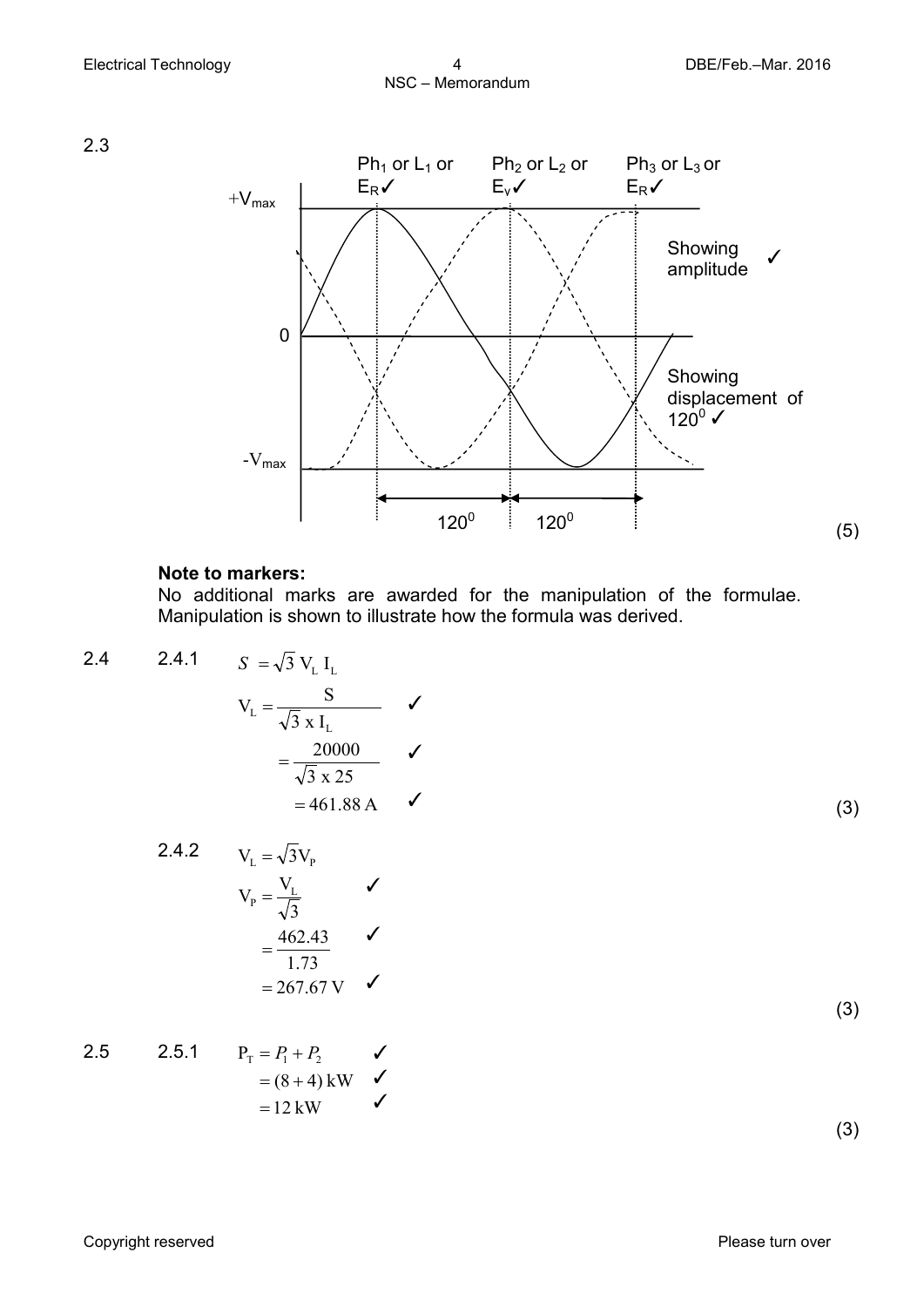2.5.2 
$$
P = \sqrt{3} V_{L} I_{L} \cos \theta
$$
  
\n $I_{L} = \frac{P}{\sqrt{3} \times V_{L} \cos \theta}$   
\n $= \frac{12000}{\sqrt{3} \times 380 \times 0.8}$   
\n= 22.79 A (3)

#### **QUESTION 3: THREE-PHASE TRANSFORMERS**

| 3.1 | By laminating and insulating the laminations of the core of the transformer. $\checkmark$                                                                                                                                                                                                                                                                                                                                                                                                                  | (1) |
|-----|------------------------------------------------------------------------------------------------------------------------------------------------------------------------------------------------------------------------------------------------------------------------------------------------------------------------------------------------------------------------------------------------------------------------------------------------------------------------------------------------------------|-----|
| 3.2 | Two similarities between single phase and three-phase are:<br>Both have the same functional operations√<br>Transformers are used to step down or step up the supply voltage $\checkmark$<br>$\overline{\phantom{m}}$<br>Both can have either the closed core type or shell core type<br>$\qquad \qquad -$<br>No electrical connections between primary and secondary windings, with<br>$\qquad \qquad =$<br>the exception of the autotransformer.                                                          | (2) |
| 3.3 | Two factors that may cause excessive heating in a transformer are:                                                                                                                                                                                                                                                                                                                                                                                                                                         |     |
|     | Insufficient ventilation√<br>$\overline{\phantom{m}}$<br>Constant overloading√<br>$\qquad \qquad -$<br>Loose connections<br>$\qquad \qquad -$<br>Ineffective tap-changer contacts<br>$\overline{\phantom{m}}$<br>Impure/carbonized/insufficient transformer oil<br>$\overline{\phantom{m}}$                                                                                                                                                                                                                | (2) |
| 3.4 | Applications of delta-star connected transformers in power distribution<br>systems are:<br>Single and three-phase supply to Commercial sites √<br>Three-phase supply to Industrial areas √<br>$\qquad \qquad -$<br>Single and three-phase supply to domestic installations<br>$\overline{\phantom{m}}$<br>Single and three-phase supply to agricultural installations<br>$\qquad \qquad -$<br>Three-phase supply to other substations (transformers) in a ring-fed<br>$\qquad \qquad -$<br>supply network. | (2) |
| 3.5 | The function of a transformer is to 'step down' $\checkmark$ or to 'step up' $\checkmark$<br>(transform) the voltage $\checkmark$ in a distribution network to the required value.                                                                                                                                                                                                                                                                                                                         | (3) |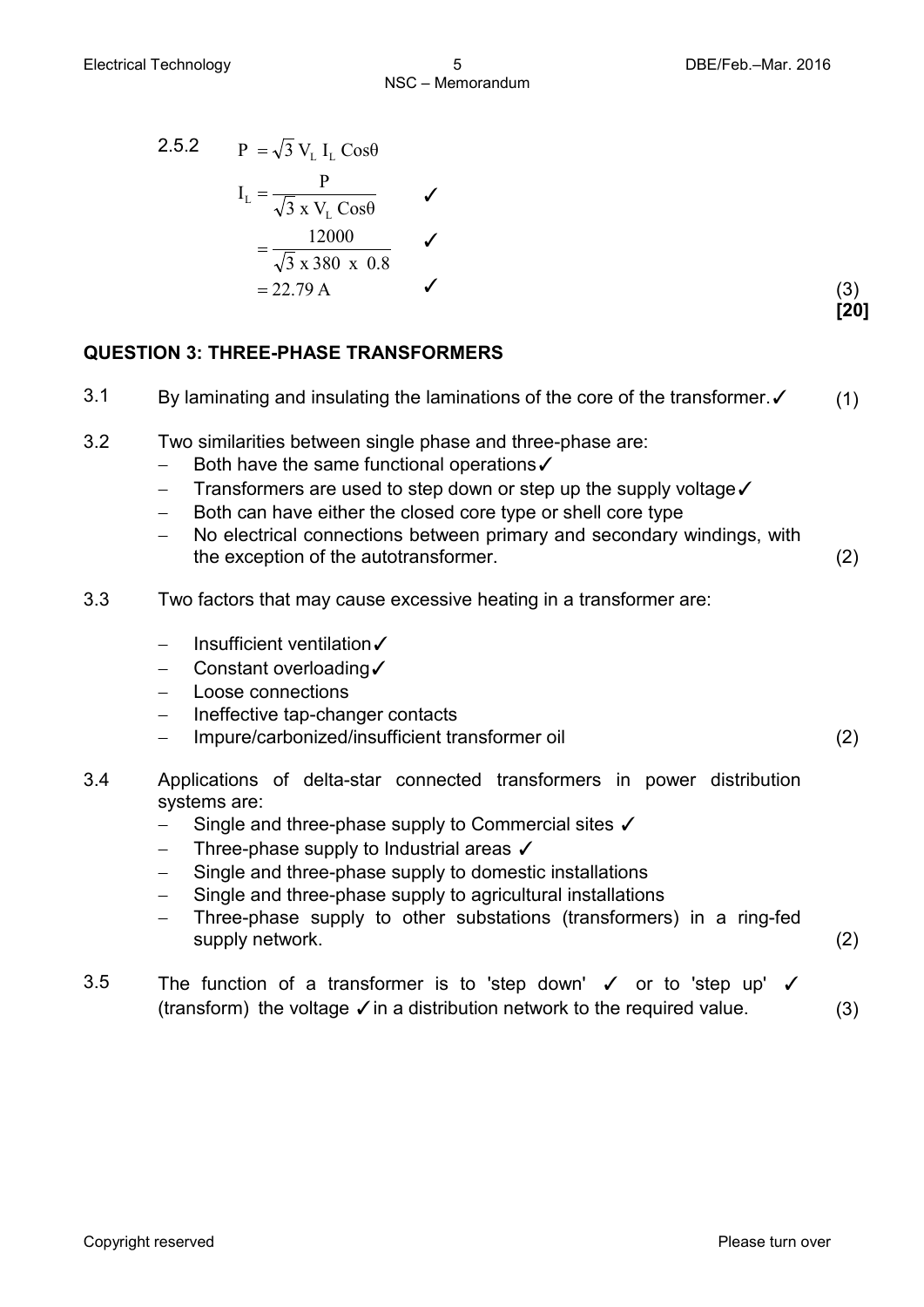3.6 3.6.1 
$$
V_L = V_{PH}
$$
   
\n $\therefore V_{PH} = 6.6 \text{ kV}$  (2)

✓

3.6.2 
$$
I_{L} = I_{P}
$$
 
$$
\therefore I_{P} = 30 A
$$
 (2)

3.6.3 
$$
I_{\text{Ph}(p)} = \frac{I_{\text{Ph}(s)} \times V_{\text{Ph}(s)}}{V_{\text{Ph}(p)}} \quad \checkmark
$$

$$
= \frac{30 \times 230}{6600} \quad \checkmark
$$

 $= 1.04 A$ 

$$
\begin{array}{c}\n(3)\n\end{array}
$$

3.6.4 
$$
\frac{N_{P}}{N_{S}} = \frac{I_{PH(S)}}{I_{PH(P)}}
$$
  
\n
$$
\frac{N_{P}}{N_{S}} = \frac{30}{1.04}
$$
  
\n
$$
N_{P}: N_{S} = 30:1
$$
 (3)  
\n[20]

#### **QUESTION 4: THREE-PHASE MOTORS AND STARTERS**

- 4.1 Applications of three-phase motors include:
	- − pumps
	- − lifts
	- − cranes (1)
- 4.2 Advantages of a three-phase over single-phase motors:
	- For the same size frame a three-phase motor delivers more power  $\checkmark$
	- − Three-phase motors are self-starting
	- − More robust
	- − Simple construction (3)
- 4.3 4.3.1 At start motors draw more than the motors rated current.  $\checkmark$  This may lead to unnecessary tripping of the motor  $\checkmark$  and the increased current at start causes wear on switch gear.  $\checkmark$  (3)
	- 4.3.2 The motor is started in the star mode which reduces  $\checkmark$  the voltage across each phase of the motor as in star  $V_{PH} = \sqrt{3} V_{L}$ .  $\checkmark$  As the voltage across each phase is reduced, the current in each phase will also be reduced.  $\checkmark$  (3)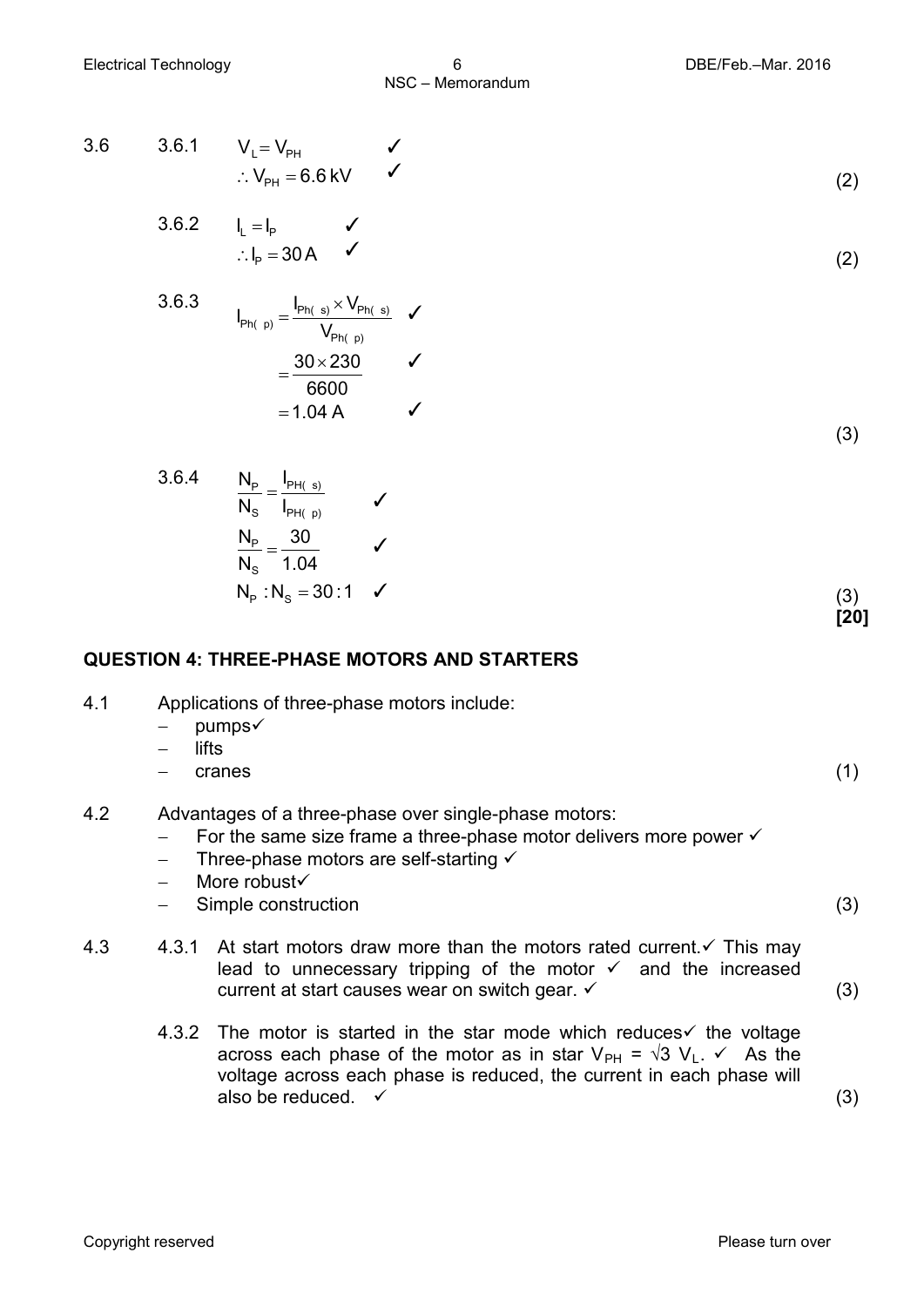- 4.4 The operation of three-phase squirrel cage induction motor:
	- Three-phase supply is such that the peak voltage of each phase is reached at  $120^\circ$  intervals.
	- When a squirrel cage motor is connected across a three phase alternating supply, alternating current will flow in the respective stator windings. $\checkmark$
	- As a result the alternating current will set up a magnetic field in and around the respective stator windings.
	- The stator windings are however spaced  $120^\circ$  apart around the axis of the motor.
	- The result is that the magnetic field has a rotating maximum flux density as the peak in each winding is reached at a  $120^\circ$  interval, resulting in a rotating magnetic field  $\checkmark$
	- A squirrel cage rotor consists of cage like conductors bound electrically with a short circuit ring at each end.
	- The rotating magnetic field will sweep across the rotor conductors of the squirrel cage rotor.
	- As the magnetic field sweeps over the rotor conductors, the magnetic flux will cut/cross the rotor conductors.
	- Faraday's law determines that an EMF will be induced in the rotor windings due to the sweeping action of the rotating magnetic field.
	- Lenz's Law will determine that the induced current will be such that its force will oppose the inducing action (from the stator), thus establishing a repelling force between the stator and rotor (due to the opposing magnetic fields), thus forcing the rotor into rotation.
	- When the speed of the rotor approaches the speed of the rotating magnetic field (synchronic speed), the inducing action is reduced and the rotor tends to slow down. The result is that the rotor rotates at a speed lower than that of the rotating magnetic field (synchronic speed) $\checkmark$  (7)

 $L_2$   $L_3$ 

(5)



 $\checkmark$   $\mathsf L_1$ 

Coil 2: V1 – V2✓ Coil 3: W1 – W2✓ L1, L2, L3 - 3 Phase specified√ N: Star is specified√ E – Not requested in the question

Copyright reserved **Please turn over the Copyright reserved** Please turn over

4.5 4.5.1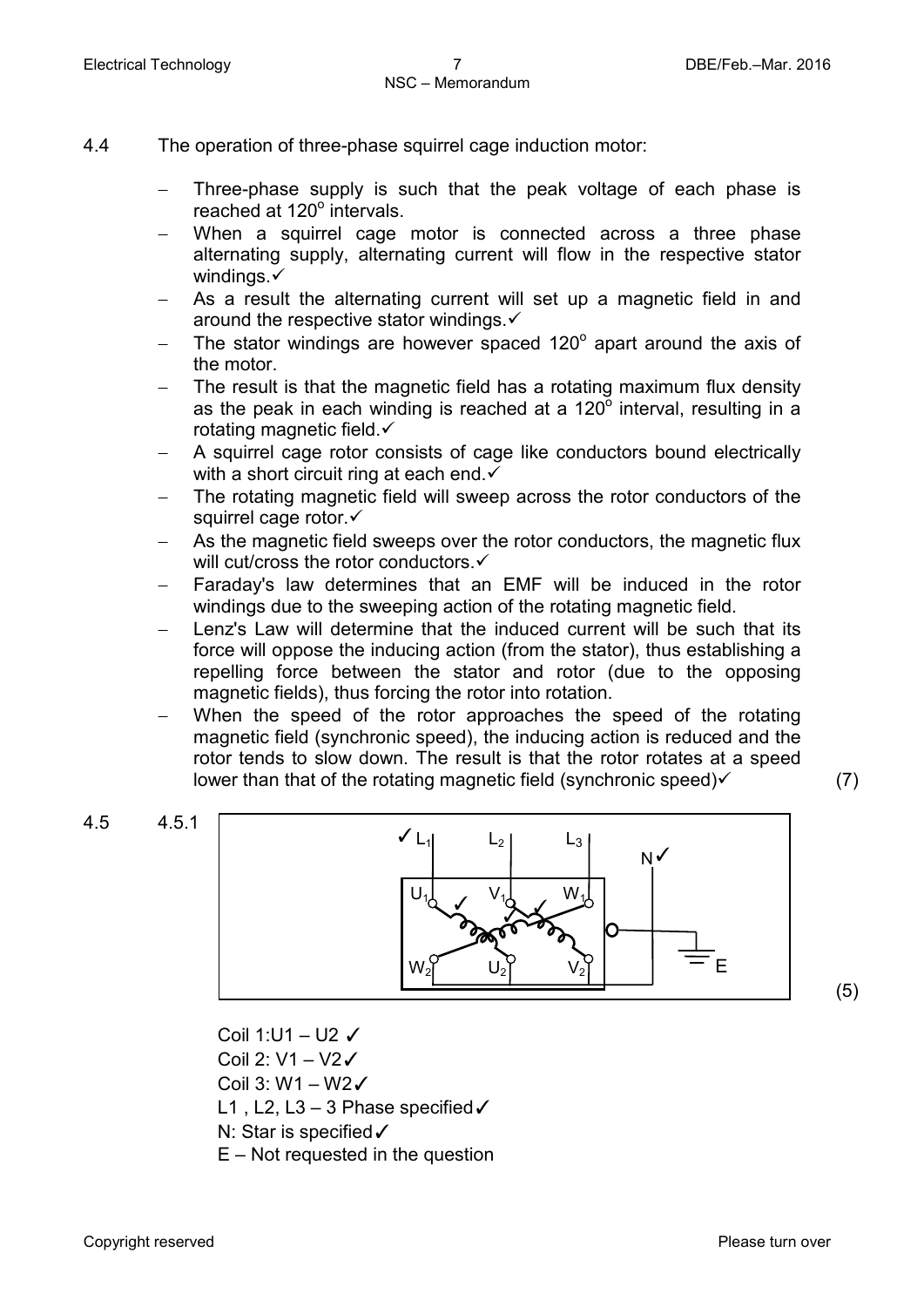(3)

- 4.5.2 The reading on the meter should be of a high resistive value,  $\checkmark$  more than 1 MΩ, this will indicate that there is no electrical connection between the windings  $\checkmark$  showing sound/good insulation.  $\checkmark$  (3)
- 4.5.3 A low resistance reading will indicate that there is electrical connection between the winding and earth. $\checkmark$  This will indicate any electrical fault $\checkmark$ that may lead to an operator being shocked in the motor is energised.  $\checkmark$  (3)

4.6 Pole pairs 
$$
=\frac{60 \times f}{N_s}
$$
  

$$
=\frac{60 \times 50}{600}
$$
 60 (3)

4.7 4.7.1 
$$
S = \sqrt{3} V_{L} I_{L}
$$

$$
\eta = 100\%
$$
  
P = S x Cos θ  
= 10.53 x 0.85  
= 8.95 kW (3)

4.7.3 
$$
\eta = \frac{P_o}{P_i}
$$
  
\n
$$
P_o = P_i x \eta
$$
  
\n= 8.95 x 0.9  
\n= 8.06 kW\n(3)  
\n[40]

#### **QUESTION 5: RLC**

4.7.2

- 5.1 Factors influencing the capacitive reactance are:
	- − Value of capacitance✓
	- − Frequency of the supply✓ (2)
- 5.2 Reactance is the opposition of the specific reactive component✓ to the flow of current in AC circuits

Impedance is the total opposition✓ offered to the flow of current in an AC circuit which contains resistive and reactive components (2)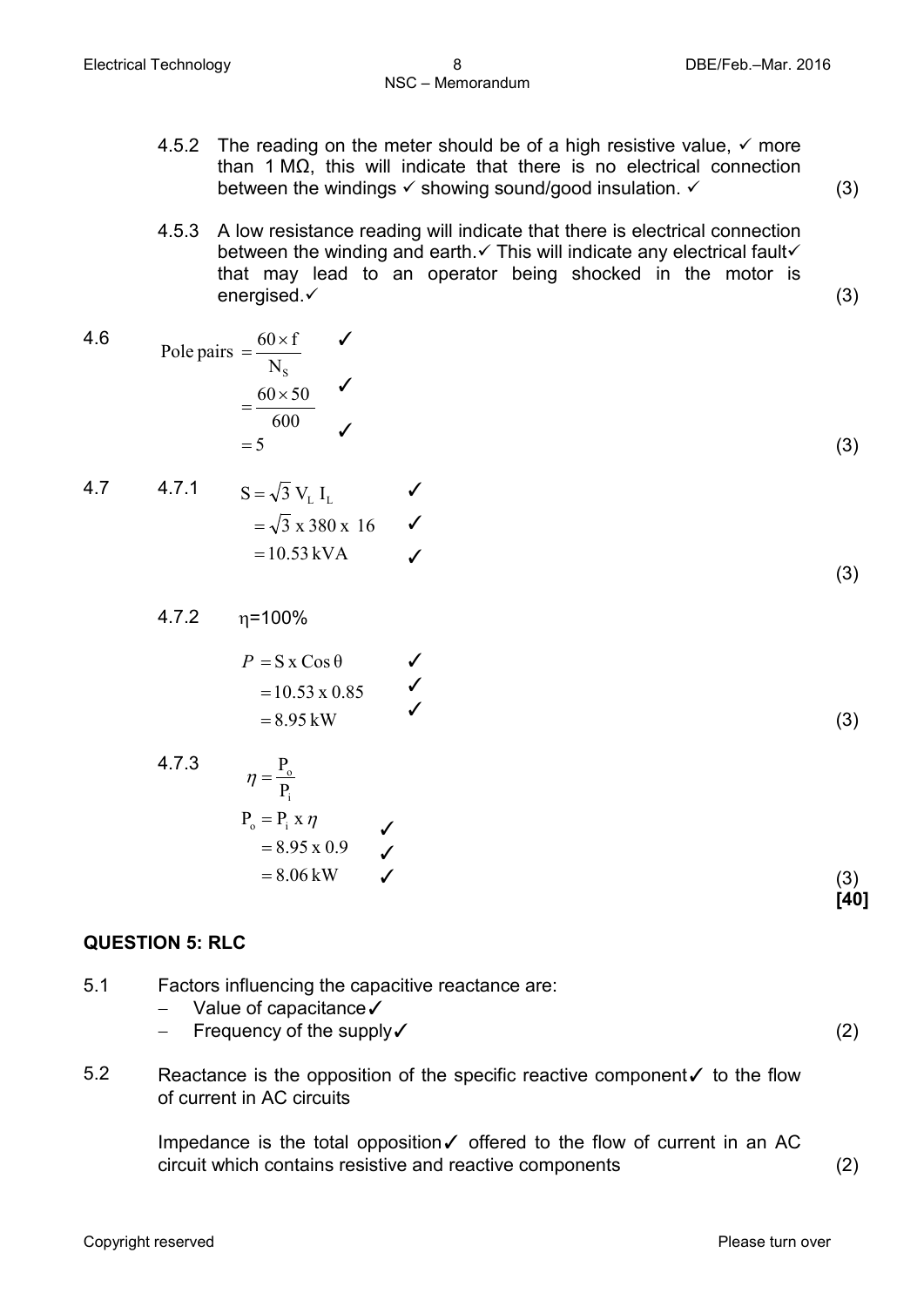

$$
Q = \frac{X_L}{Z} \qquad \qquad \downarrow
$$
  
=\frac{4000}{50} \qquad \qquad \downarrow  
=80 \qquad \qquad \downarrow (3)

5.5 5.5.1

5.4

$$
X_c = \frac{1}{2\pi fC} \qquad \qquad \swarrow
$$
  
=  $\frac{1}{2\pi x 50 x 47 x 10^{-6}} \qquad \swarrow$   
= 67,73 $\Omega$  (3)

5.5.2 
$$
X_L = 2\pi fL
$$
  
=  $2\pi x 50 x 400 x 10^{-3}$    
=  $125,66\Omega$  (3)

5.5.3 
$$
fr = \frac{1}{2\pi\sqrt{LC}}
$$
  
= 
$$
\frac{1}{2\pi\sqrt{400 \times 10^{-3} \times 47 \times 10^{-6}}}
$$

 $\checkmark$  (3) **[20]**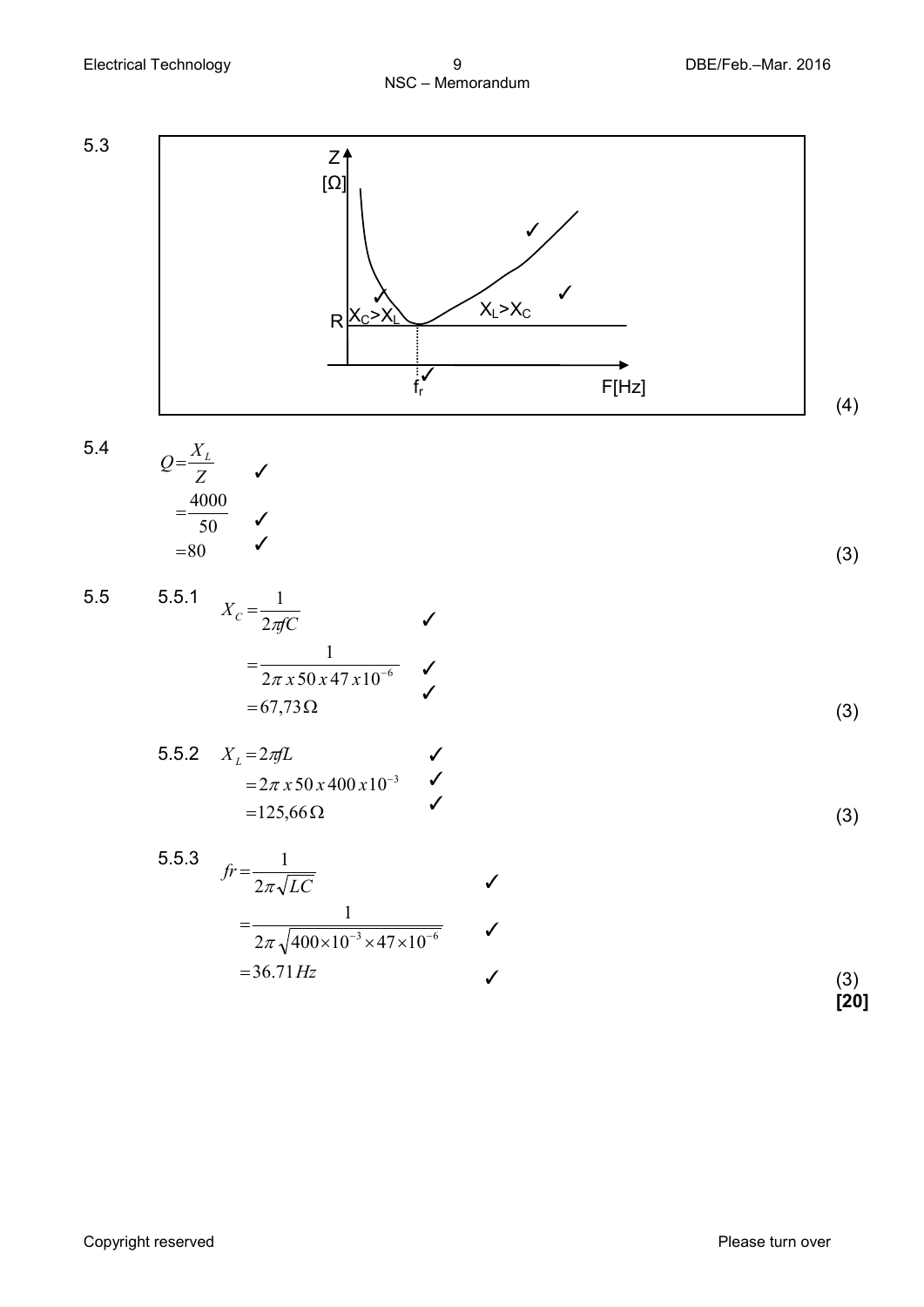#### **QUESTION 6: LOGIC**

- 6.1 Advantages of a PLC over a hardwired systems are:
	- Reduced space. PLCs are solid state devices and are compact and small compared to hard wire logic.  $\checkmark$
	- − Less maintenance PLCs have error diagnostic units making it easy to trouble shoot. ✓
	- − Faster response time it can process thousands of items a second. (2)



- 6.3 Output devices that can be used with a PLC are:
	- − Motor contactor
	- − indicator lamps
	- − relays
	- − switches (2)

6.4  $= A C (B+B) + AC (B+B)$  $F = ABC + ABC + ABC + ABC$  $\checkmark$ ✓

$$
= \overline{AC} + AC \checkmark
$$
  

$$
= C(\overline{A} + A)
$$

$$
= C(\overline{A} + A) \quad \checkmark
$$

$$
=C \quad \checkmark
$$

(5)

- 6.5 PLCs could be programmed using the following methods:
	- − Ladder diagrams
	- − Function blocks
	- − Sequential functions
	- − Charts
	- − Instructional list
	- − Structured text (3)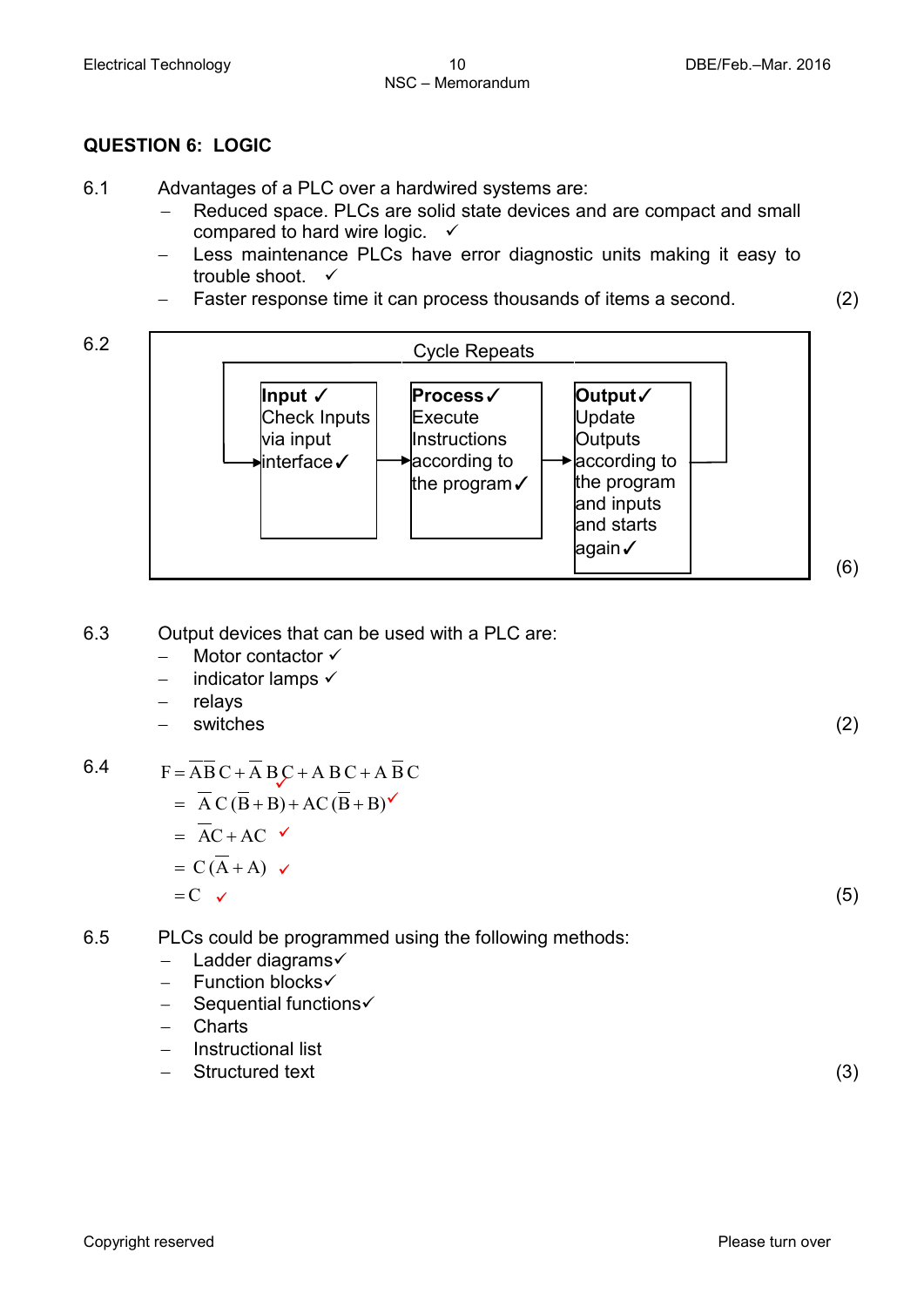**Correct** groupings  $\checkmark$ 

(6)

6.6 6.6.1

|                                          | $\overline{AB}$ | $\overline{AB}$ | <b>AB</b> | A $\bar{\mathsf{B}}$ |
|------------------------------------------|-----------------|-----------------|-----------|----------------------|
| $\overline{\text{CD}}$                   |                 |                 |           |                      |
| $\overline{\overline{\text{C}}\text{C}}$ |                 |                 |           |                      |
| $\overline{CD}$                          |                 |                 |           |                      |
|                                          |                 |                 |           |                      |

6.6.2  $Y = \overline{B} \overline{C} D' + \overline{A} \overline{C} D' + B \overline{C} D'$  (3)

6.7 6.7.1 Sequence  $\checkmark$  starter with a time delay circuit $\checkmark$ 

#### **Note to markers:**

The circuit cannot be star delta starter as there is no lockout function included in the circuit. (2)

6.7.2



**Note to markers:**

- − The candidate may use inverse functions (simulating real world NO and NC switches) in the ladder circuit, which must be considered. Should it function correctly marks are to be awarded to the candidate.
- − Note that some labels may differ from that of the learner.
- − Please check that the learner utilises labelling consistently throughout the answer.
- 6.7.3 PLC's allow for the use of markers as the number of operands  $\checkmark$  that can be placed in a rung of the Ladder program is limited  $\checkmark$  due to hardware design constraints. A marker/flag is a function of PLC programming that can be used as

a placeholder, or a subroutine which in turn simplifies the ladder program. (3)

**[40]**

(8)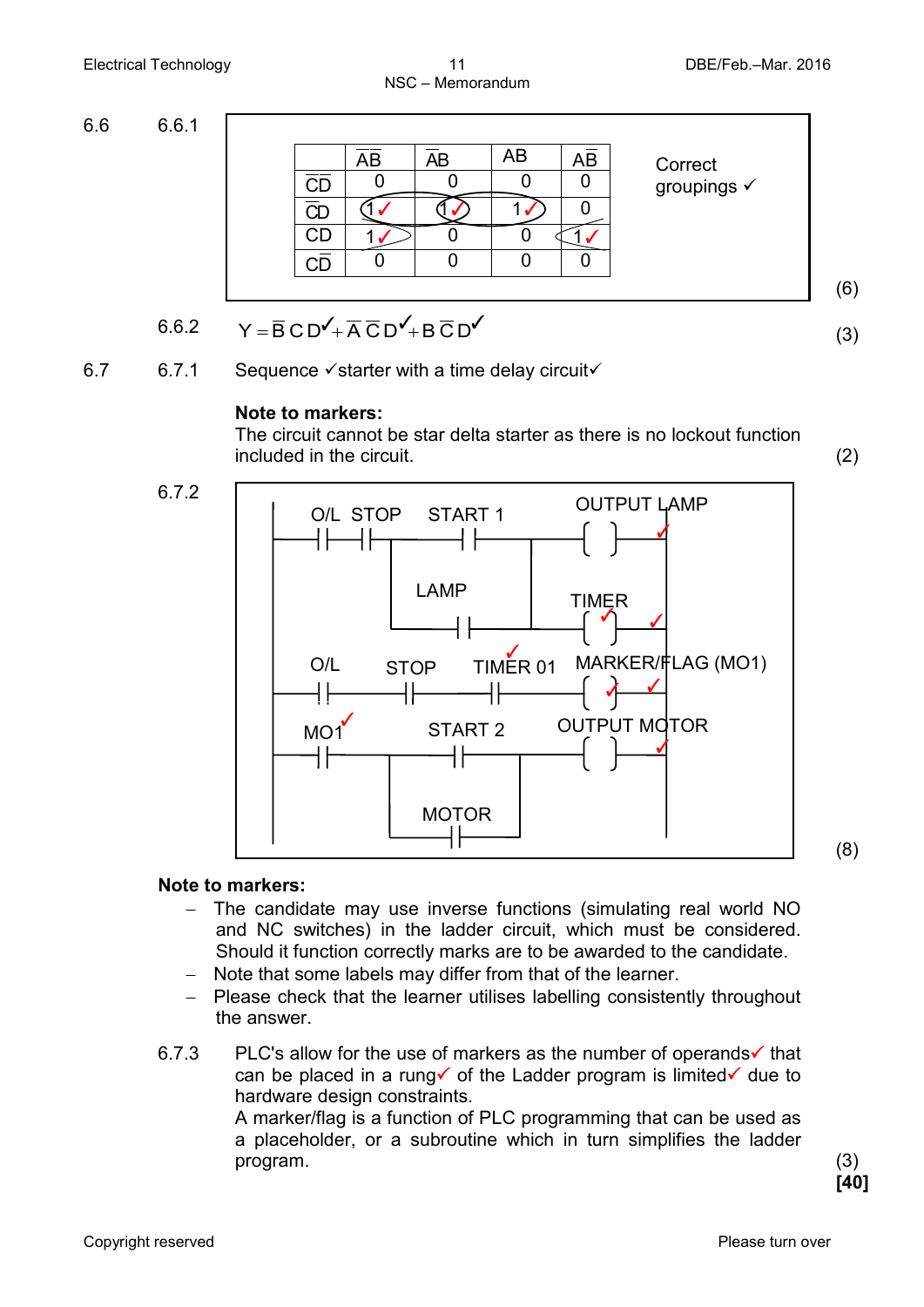#### **QUESTION 7: AMPLIFIERS**

- 7.1 Characteristics of ideal op-amps are:
	- − Open-loop voltage gain  $A_V$  = infinite $\checkmark$
	- − Input impedance Z<sub>in</sub> = infinite
	- $-\quad$  Output impedance  $Z_0$  = zero
	- − Bandwidth = infinite
	- − Unconditional stability
	- − Differential inputs, i.e. two inputs
	- − Infinite common-mode rejection (2)
- 7.2 The bandwidth is the range of frequencies  $\checkmark$  within which an amplifier can amplify without distorting the output signal (retain linearity)  $\checkmark$  or losing gain. $\checkmark$ gain. $\checkmark$  (3)
- 7.3 Positive feedback is obtained when the output signal  $\check{\phantom{a}}$  of an amplifier circuit is fed back to the input of the circuit.  $\checkmark$  When the signal is fed back to the input, it is in phase with the input signal, thus added to the input signal.  $\checkmark$  (3)

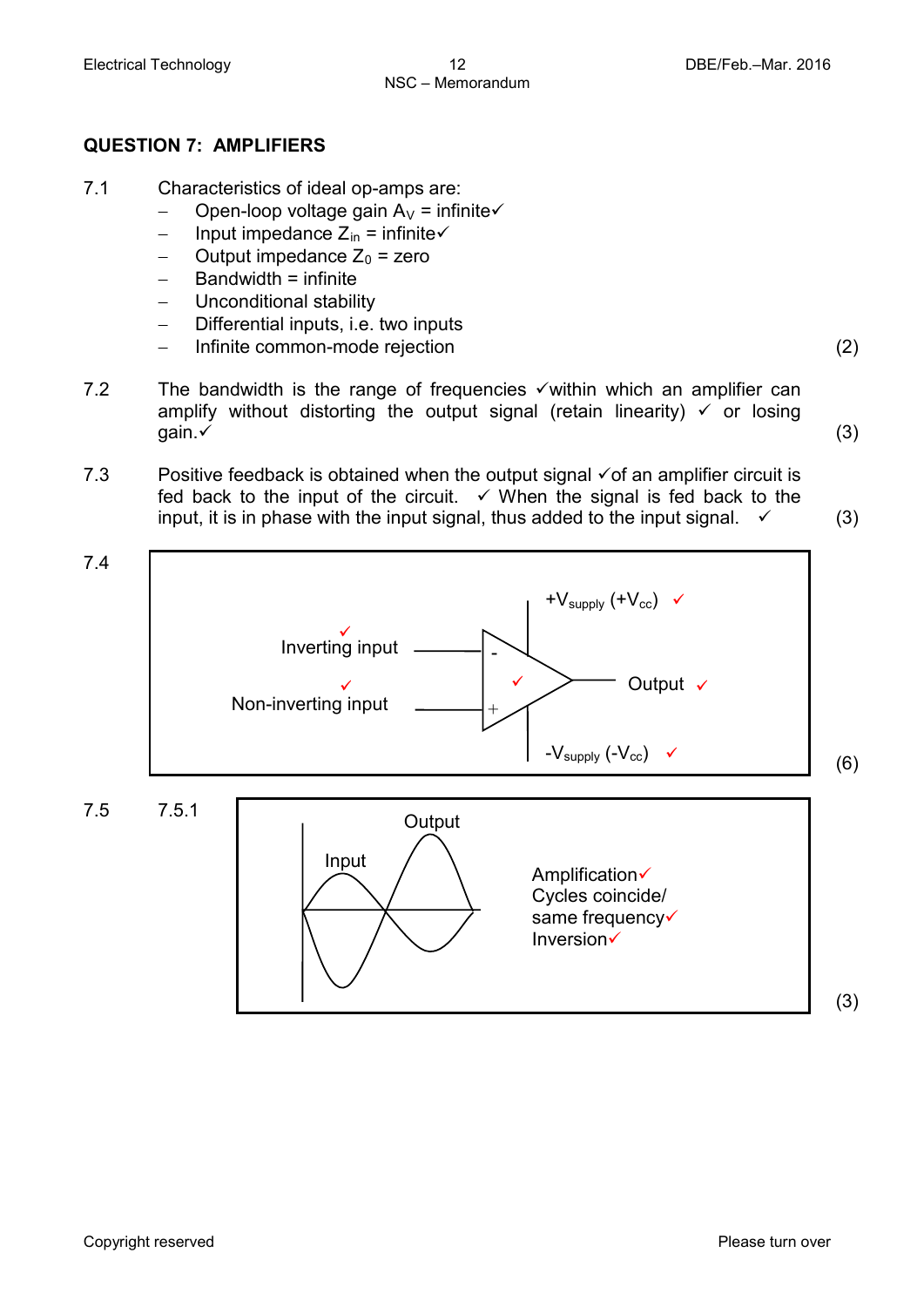

7.7.4  $=10 V$  $= 4 \times 2.5$  $V_{\text{out}} = A_v \times V_{\text{in}}$   $\checkmark$  $\checkmark$  (3)

- 7.8 The a-stable multivibrator can be used as a:
	- − Tone generator
	- − Clock pulse generator
	- − Square wave generator
	- − Fake alarm circuit if used with two LED's (2)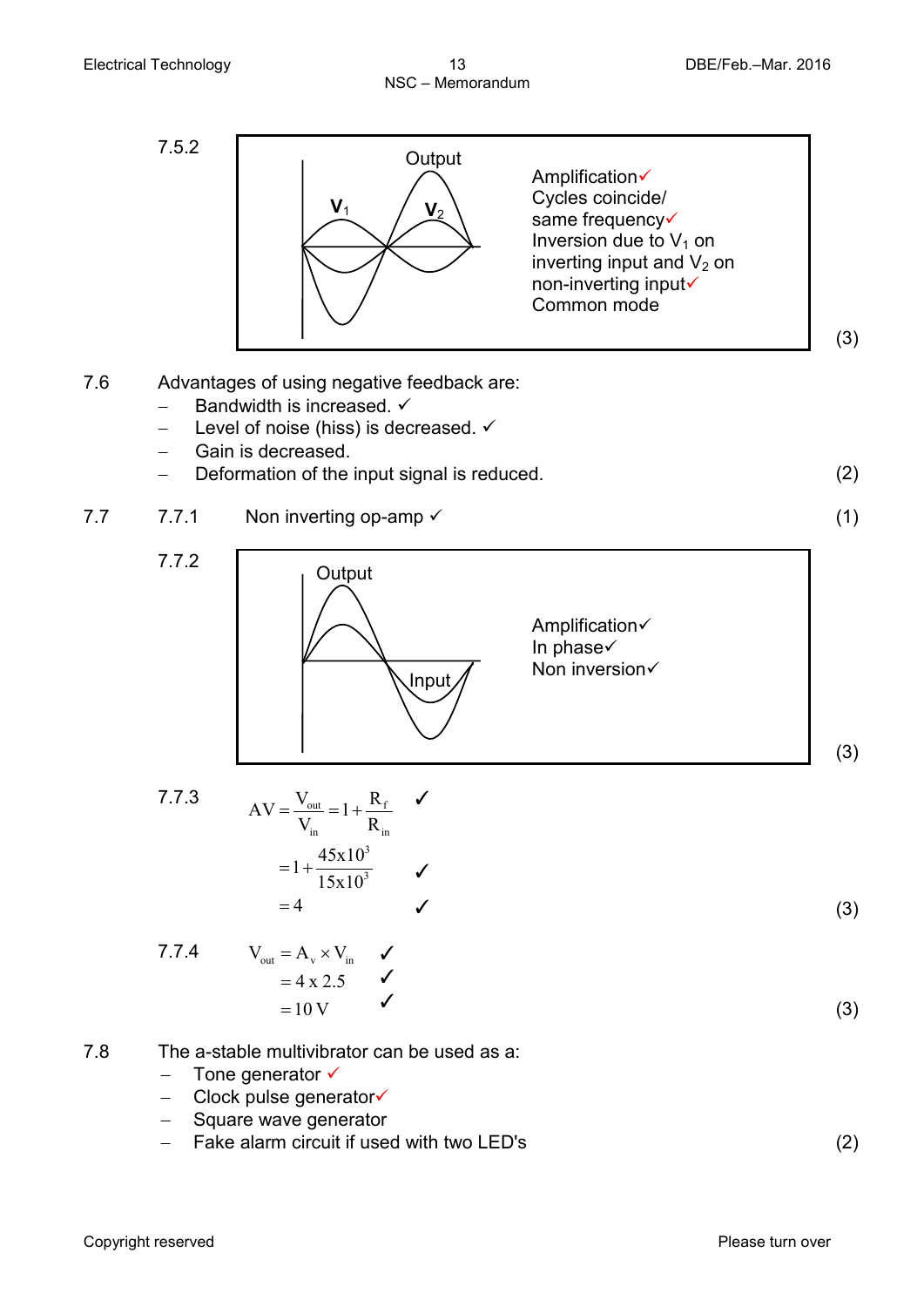